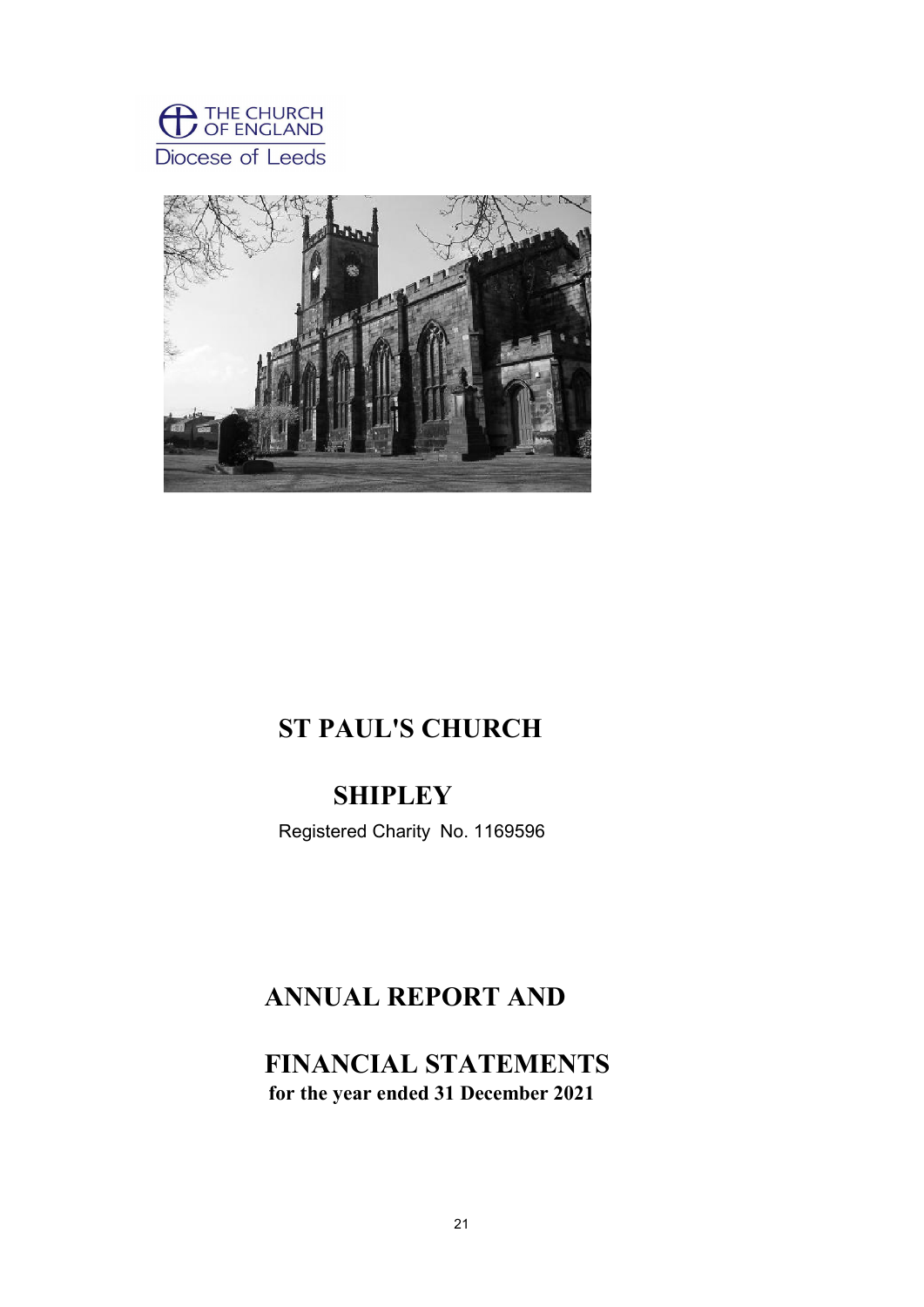## Independent examiner's report to the members of St Paul's Church, Shipley Parochial Church Council (PCC)

I report on the accounts for the year ended 31 December 2021 which are set out on pages 23 to 31.

#### Respective responsibilities of the PCC and Independent Examiner

The PCC consider that an audit is not required for this year under section 144 (2) of the Charities Act 2011 (the 2011 Act), and that an independent examination is needed.

It is my responsibility to

- examine the accounts under section 145 of the 2011 Act
- follow the procedures laid down in the General Directions given by the
- Charity Commissioners under section 145 (5) (b) of the 2011 Act; and
- state whether particular matters have come to my attention.

#### Basis of Independent Examiner's Statement

My examination was carried out in accordance with the General Directions given by the Charity Commission.

An examination includes a review of the accounting records kept by the PCC and a comparison of the accounts presented with those records. It also includes consideration of any unusual items or disclosures in the accounts, and seeking explanations from you as trustees concerning any such matters.

The procedures undertaken do not provide all the evidence that would be required in an audit, and, consequently, no opinion is given as to whether the accounts present a "true and fair view" and the report is limited to those matters set out in the statement below.

#### Independent Examiner's Statement

In connection with my examination, your attention is drawn to the fact that, as stated in note 1, the figures relating to Hirst Wood Burial Board are set out in note 13 of the Accounts and have not been consolidated.

Other than this no other matters have come to my attention:

- (1) which give me reasonable cause to believe that in any material respect the requirements
	- to keep accounting records in accordance with section 130 of the 2011 Act ; or
	- to prepare accounts which accord with the accounting records and comply with the accounting requirements of the 2011 Act have not been met; or
- (2) to which, in my opinion, attention should be drawn in order to enable a proper understanding of the accounts to be reached.

Ian J Fletcher FCA Chartered Accountant

Bradford May 2022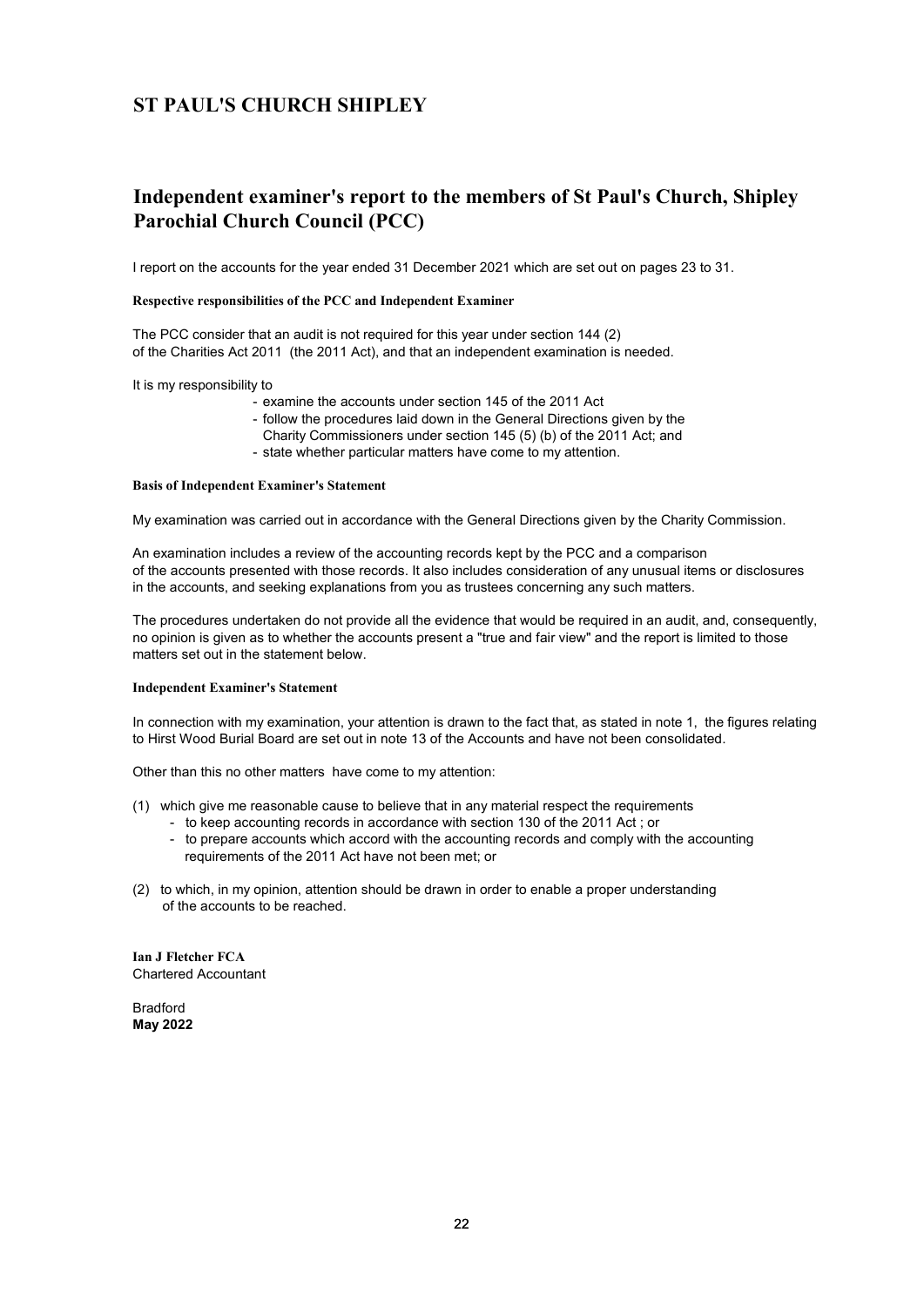## STATEMENT OF FINANCIAL ACTIVITIES

## For the year ended 31 December 2021

|                                                               |             | <b>Unrestricted Restricted</b> |              |          | <b>TOTAL FUNDS</b> |  |  |
|---------------------------------------------------------------|-------------|--------------------------------|--------------|----------|--------------------|--|--|
|                                                               |             | <b>Funds</b>                   | <b>Funds</b> | 2021     | 2020               |  |  |
|                                                               | <b>Note</b> | £                              | £            | £        | £                  |  |  |
| <b>INCOME AND ENDOWMENTS</b>                                  |             |                                |              |          |                    |  |  |
| Voluntary income                                              | 2(a)        | 76,450                         | 3,244        | 79,693   | 76,371             |  |  |
| Activities for generating funds                               | 2(b)        | 10,908                         | 0            | 10,908   | 10,846             |  |  |
| Income from investments                                       | 2(c)        | 2                              | $\Omega$     | 2        | 10                 |  |  |
| Church activities                                             | 2(d)        | 2,386                          | 0            | 2,386    | 2,579              |  |  |
| Grants in support of mission                                  | 2(e)        | 730                            | 500          | 1,230    | 4,407              |  |  |
| <b>TOTAL INCOME</b>                                           |             | 90,475                         | 3,744        | 94,219   | 94,213             |  |  |
| <b>EXPENDITURE</b>                                            |             |                                |              |          |                    |  |  |
| Mission and charitable giving                                 | 3(a)        | 8,492                          | 2,007        | 10,499   | 8,210              |  |  |
| Church activities                                             | 3(b)        | 81,800                         | 1,140        | 82,940   | 83,175             |  |  |
| Exceptional renovation costs                                  | 3(c)        | 9,000                          | 0            | 9,000    | 11,035             |  |  |
| Raising funds                                                 | 3(d)        | 132                            | 0            | 132      | 139                |  |  |
| <b>TOTAL EXPENDITURE</b>                                      |             | 99,423                         | 3,148        | 102,571  | 102,559            |  |  |
| <b>NET INCOME</b>                                             |             | (8,948)                        | 596          | (8, 352) | (8,346)            |  |  |
| <b>Transfers of Funds</b>                                     |             | $\mathbf 0$                    | 0            | 0        | 0                  |  |  |
| <b>NET MOVEMENT IN FUNDS</b>                                  |             | (8,948)                        | 596          | (8, 352) | (8,346)            |  |  |
| BALANCES AT 1 JANUARY 2021                                    |             | 53,661                         | 11,119       | 64,780   | 73,126             |  |  |
| <b>BALANCES CARRIED FORWARD</b><br><b>AT 31 DECEMBER 2021</b> |             | 44,713                         | 11,715       | 56,428   | 64,780             |  |  |

The notes on pages 25 to 31 form part of these financial statements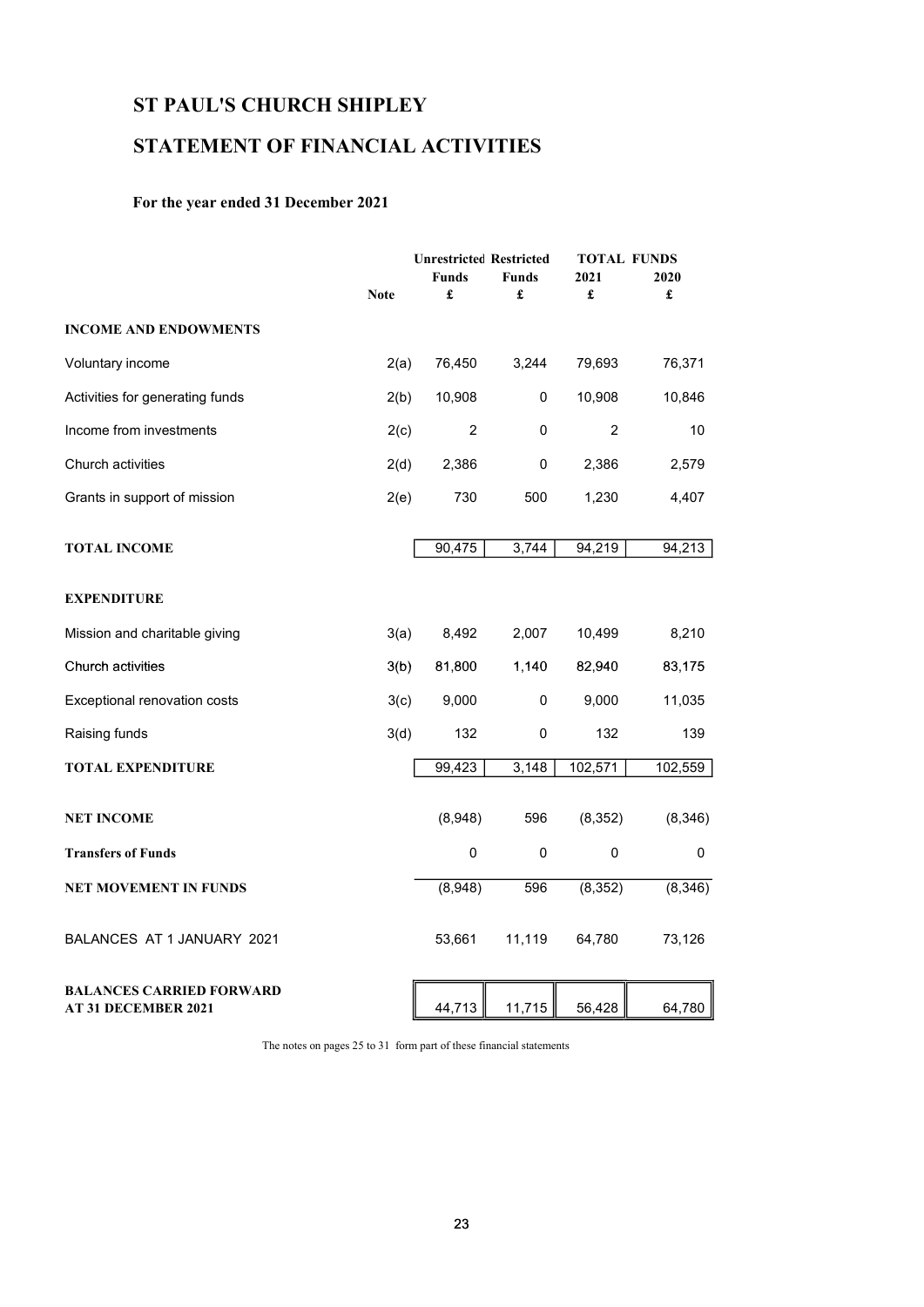## BALANCE SHEET AT 31 DECEMBER 2021

|                                                                   | <b>Note</b> | 2021<br>£                 | 2020<br>£                |
|-------------------------------------------------------------------|-------------|---------------------------|--------------------------|
| <b>FIXED ASSETS</b>                                               |             |                           |                          |
| Tangible fixed assets                                             | 6           | 9,174                     | 10,286                   |
| <b>CURRENT ASSETS</b>                                             |             |                           |                          |
| <b>Debtors</b><br>Short term deposits<br>Cash at bank and in hand | 8           | 15,632<br>2,097<br>36,729 | 8,868<br>2,097<br>48,617 |
|                                                                   |             | 54,458                    | 59,582                   |
| <b>LIABILITIES: AMOUNTS FALLING</b><br><b>DUE WITHIN ONE YEAR</b> | 9           | (7, 204)                  | (5,088)                  |
| <b>NET CURRENT ASSETS</b>                                         |             | 47,254                    | 54,494                   |
| <b>NET ASSETS</b>                                                 |             | 56,428                    | 64,780                   |

FUNDS 10 & 11



### Approved by the Parochial Church Council on 10th May 2022 and signed on its behalf by :

Reverend Brian Greenfield (Chairman) Chris Wontner-Smith (Treasurer)

The notes on pages 25 to 31 form part of these financial statements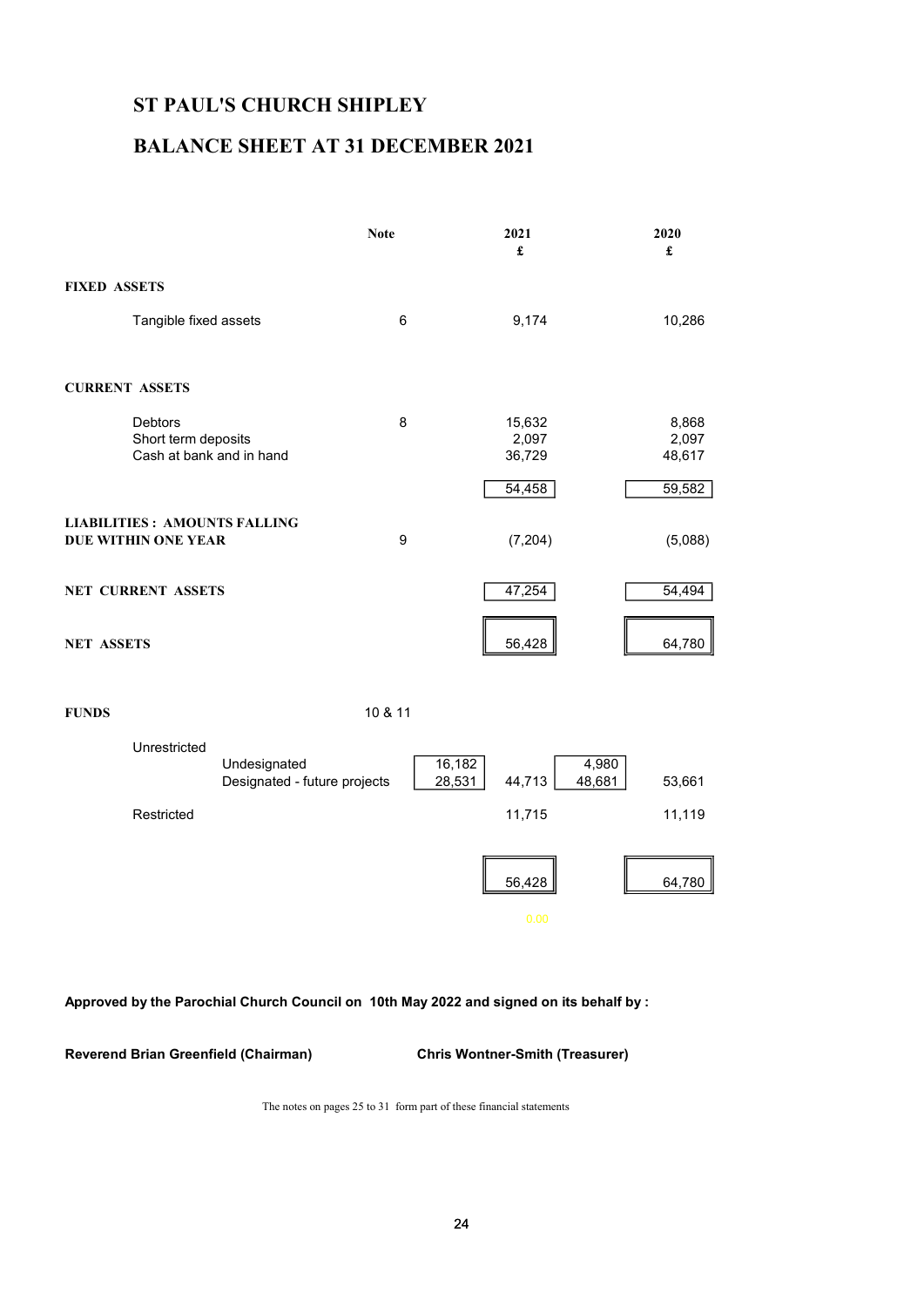### NOTES TO THE FINANCIAL STATEMENTS

#### For the year ended 31 December 2021

#### 1 ACCOUNTING POLICIES

The Church is a public benefit entity within the meaning of FRS102. The financial statements have been prepared under the Charities Act 2011 and in accordance with the Church Accounting Regulations 2006, governing the individual accounts of PCCs, and with the Regulations' "true and fair view" provisions; it is also the first year that they have been prepared under FRS102 (2016) as the applicable accounting standards, and the 2016 version of the Statement of Recommended Practice, Accounting and reporting by Charities (SORP(FRS102)).

The financial statements have been prepared under the historical cost convention except for the valuation of investment assets, which are shown at market value. The financial statements include all transactions, assets and liabilities for which the PCC is responsible in law. They do not include the accounts of church groups that owe their main affiliation to another body nor those that are informal gatherings of church members.

#### Funds

Restricted funds may only be expended on the specific object for which they were given. Any balance remaining unspent at the end of the year must be carried forward as a balance on that fund.

Unrestricted funds represent the funds of the PCC that are not subject to any restrictions regarding their use and are available for application on the general purposes of the PCC. Funds designated for a particular purpose by the PCC are also unrestricted in that the PCC is free to redesignate them.

#### Income

- Planned giving, collections and donations are recognised when received by or on behalf of the PCC.
- Income tax recoverable on gift aid is recognised when the income is recognised.
- Grants and legacies to the PCC are accounted for as soon as the PCC is notified of its legal entitlement.
- Funds raised at garden parties and similar events are accounted for gross.
- Revenues from the magazine or any other sales are accounted for gross.
- Rental income from the letting of church premises is recognised when the rental is due.
- Dividends and interest are accounted for when receivable and are received gross of tax.

#### Expenditure

- Grants and donations are accounted for when paid over, or when committed by the PCC.
- The diocesan share is accounted for when payable, subject to the PCC's assessment of ability to pay in future.

#### Gains and losses on investments

- Realised gains or losses are recognised when investments are sold.
- Unrealised gains or losses are accounted for on revaluation of investments at 31 December.

#### Fixed assets

- Consecrated land and buildings are excluded from the accounts in accordance with the Charities Act 2011
- No value is placed on movable church furnishings which require a faculty for disposal.
- Expenditure incurred on repair, replacement and maintenance of the above assets is written off in the year. - Other items of equipment are capitalised if over £1,000 individually, and depreciated over four years
- in equal instalments.
- Investments are stated at market values at 31 December.

#### Hirst Wood Burial Ground

The Board of Management of Hirst Wood Burial Ground is a sub-committee of the PCC, which has responsibility for any liability that may arise. The accounts of the Burial Ground are attached (note 13) of the financial statements instead of consolidation, on the grounds that its objectives are significantly different from those of the PCC.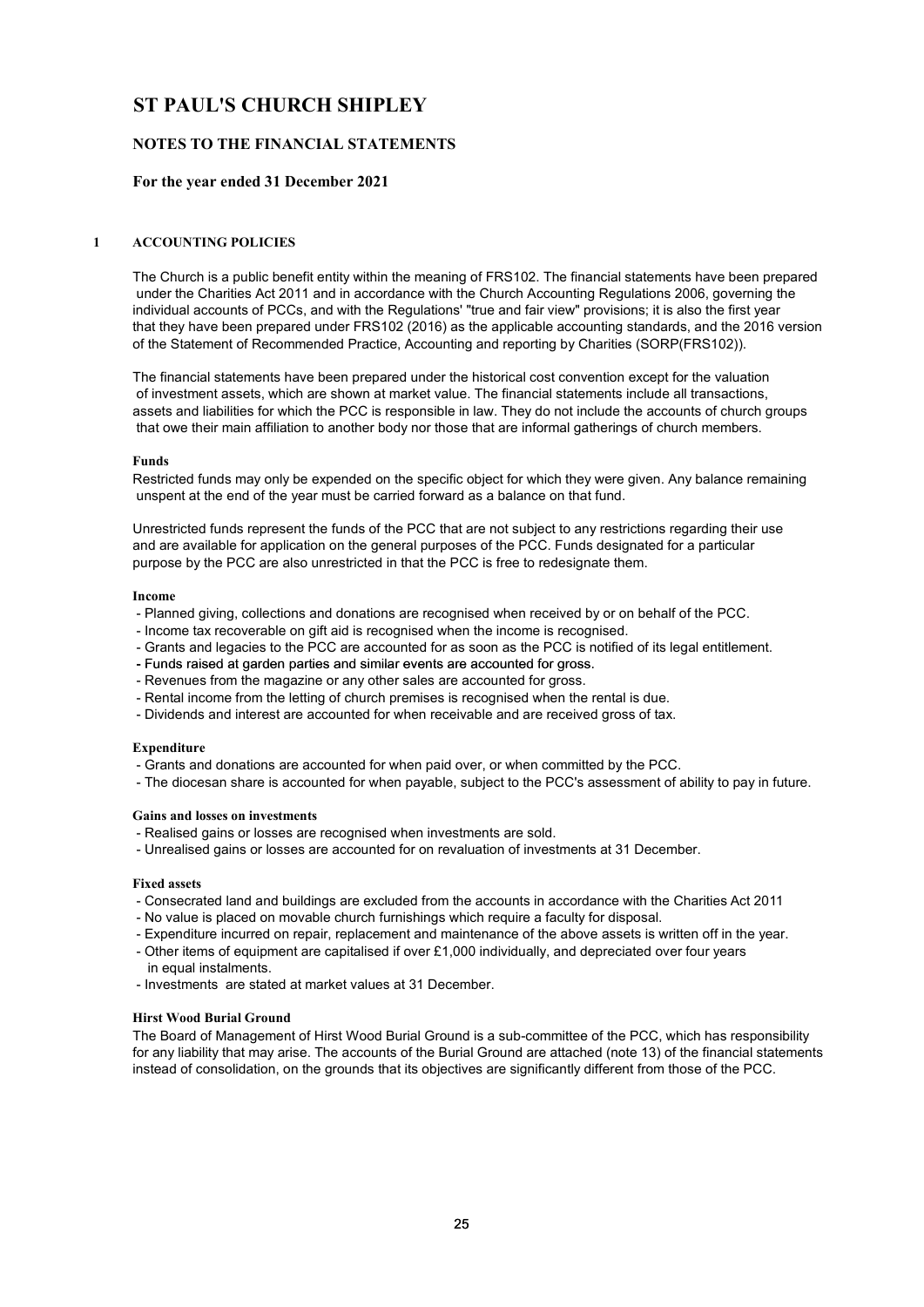### NOTES TO THE FINANCIAL STATEMENTS

## For the year ended 31 December 2021

### 2 INCOME AND ENDOWMENTS

|                                                             | <b>Unrestricted Restricted</b><br><b>Funds</b><br>£ | <b>Funds</b><br>£ | <b>TOTAL FUNDS</b><br>2021<br>£ | 2020<br>£       |
|-------------------------------------------------------------|-----------------------------------------------------|-------------------|---------------------------------|-----------------|
| 2(a) Voluntary income                                       |                                                     |                   |                                 |                 |
| Planned giving:                                             |                                                     |                   |                                 |                 |
| Gift aid donations                                          | 51,609                                              | 1,082             | 52,691                          | 54,376          |
| Income tax recoverable                                      | 14,152                                              | 271               | 14,423                          | 14,844          |
| Other planned giving                                        | 4,809                                               |                   | 4,809                           | 6,564           |
| Collections at all services                                 | 880                                                 | 1,891             | 2,771                           | 547             |
| Donations, appeals, etc.                                    |                                                     |                   |                                 | 40              |
| Legacies                                                    | 5,000                                               |                   | 5,000                           |                 |
|                                                             | 76,450                                              | 3,244             | 79,693                          | 76,371          |
| 2(b) Activities for generating funds                        |                                                     |                   |                                 |                 |
| Social and fund raising events                              | 953                                                 | 0                 | 953                             | 890             |
| Telecoms Mast rental income                                 | 9,956                                               |                   | 9,956                           | 9,956           |
|                                                             | 10,908                                              | 0                 | 10,908                          | 10,846          |
| 2(c) Income from investments                                |                                                     |                   |                                 |                 |
| Dividends and interest                                      | $\overline{c}$                                      |                   | $\overline{c}$                  | 10              |
|                                                             | $\overline{2}$                                      | 0                 | $\overline{2}$                  | 10 <sup>1</sup> |
| 2(d) Church activities                                      |                                                     |                   |                                 |                 |
| Income from use of church                                   | 805                                                 |                   | 805                             | 1,575           |
| Fees                                                        | 1,581                                               |                   | 1,581                           | 1,004           |
|                                                             | 2,386                                               | 0                 | 2,386                           | 2,579           |
| 2(e) Grants in support of mission<br>Grants receivable from |                                                     |                   |                                 |                 |
| - Listed Places of Worship Scheme                           | 250                                                 |                   | 250                             | 3,407           |
| - Furlough Scheme for Covid                                 | 480                                                 |                   | 480                             |                 |
| - Diocese of Leeds                                          |                                                     | 500               | 500                             | 1,000           |
|                                                             | 730                                                 | 500               | 1,230                           | 4,407           |
|                                                             |                                                     |                   |                                 |                 |
| <b>TOTAL INCOME</b>                                         | 90,475                                              | 3,744             | 94,219                          | 94,213          |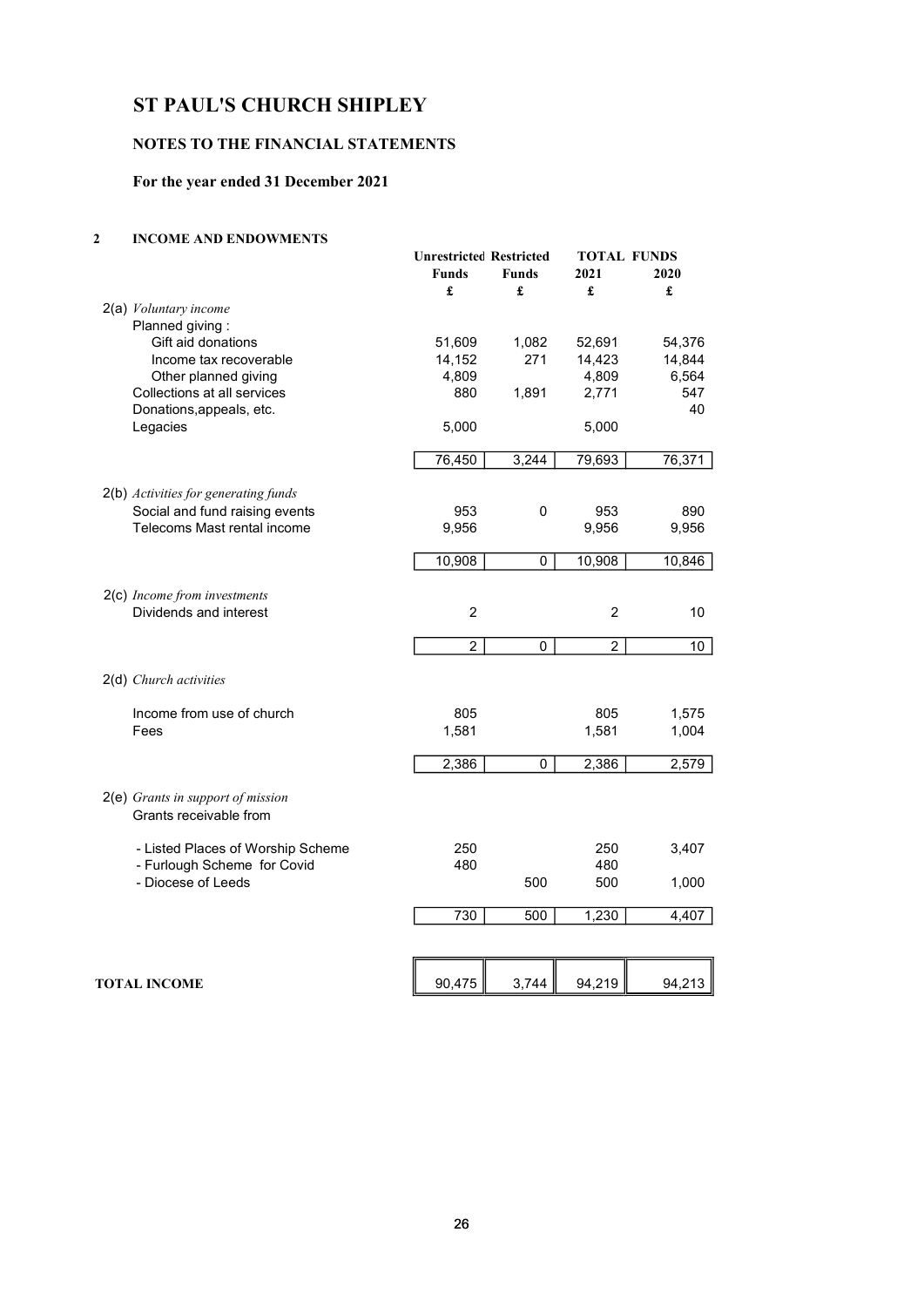### NOTES TO THE FINANCIAL STATEMENTS

### For the year ended 31 December 2021

### 3 EXPENDITURE

|                                           | <b>Unrestricted Restricted</b><br>Funds<br>£ | <b>Funds</b><br>£ | 2021<br>£       | <b>TOTAL FUNDS</b><br>2020<br>£ |
|-------------------------------------------|----------------------------------------------|-------------------|-----------------|---------------------------------|
| $3(a)$ Missionary and charitable giving : |                                              |                   |                 |                                 |
| Church overseas :                         |                                              |                   |                 |                                 |
| - Diocese of Khartoum                     | 1,500                                        |                   | 1,500           | 1,700                           |
| - Christian Aid                           | 1,500                                        |                   | 1,500           | 1,700                           |
| - CMS                                     | 1,500                                        |                   | 1,500           | 1,700                           |
| - Tear Fund                               | 1,500                                        |                   | 1,500           | 1,500                           |
| Home missions and other church societies  |                                              |                   |                 |                                 |
| - Abigail Housing Trust                   |                                              |                   | 0               | 325                             |
| - Bradford North Foodbank                 | 300                                          |                   | 300             | 325                             |
| .- Zephaniah Trust                        |                                              |                   | 0               | 325                             |
| .- Martin House                           |                                              |                   | 0               | 325                             |
| .- Court Chaplaincy                       | 250                                          |                   | 250             |                                 |
| .- Inn Churches                           | 300                                          |                   | 300             | 500                             |
| .- Shipley Christians Together<br>- other | 1,500                                        |                   | 1,500           |                                 |
|                                           | 142<br>8,492                                 | 2,007<br>2,007    | 2,149<br>10,499 | (190)<br>8,210                  |
|                                           |                                              |                   |                 |                                 |
| 3(b) Church Activities                    |                                              |                   |                 |                                 |
| Ministry:<br>diocesan share               | 43,000                                       |                   | 43,000          | 36,000                          |
| clergy expenses                           | 57                                           |                   | 57              | 83                              |
| Church - running expenses                 | 11,813                                       |                   | 11,813          | 10,657                          |
| Church maintenance                        | 5,897                                        | 890               | 6,787           | 15,170                          |
| Depreciation of fixed assets              | 6,436                                        | 250               | 6,686           | 5,850                           |
| Sunday school, evangelism & training      | 50                                           |                   | 50              | 29                              |
| Costs of social and other events          | 505                                          |                   | 505             | 681                             |
| <b>Musician's Salaries</b>                | 3,590                                        |                   | 3,590           | 3,848                           |
| Telephone                                 | 500                                          |                   | 500             | 305                             |
| Office expenses                           | 9,766                                        |                   | 9,766           | 10,177                          |
| Publicity                                 | 187                                          |                   | 187             | 375                             |
|                                           | 81,800                                       | 1,140             | 82,940          | 83,175                          |
| 3(c) Exceptional renovation costs         |                                              |                   |                 |                                 |
| West End Improvements                     | 9,000                                        |                   | 9,000           |                                 |
| New Water Supply                          |                                              |                   |                 | 11,035                          |
|                                           | 9,000                                        | 0                 | 9,000           | 11,035                          |
|                                           |                                              |                   |                 |                                 |
| 3(d) Raising funds                        |                                              |                   |                 |                                 |
| Gift envelopes                            | 132                                          |                   | 132             | 139                             |
| Other fund-raising costs                  | 132                                          | 0                 | 132             | 139                             |
|                                           |                                              |                   |                 |                                 |
|                                           |                                              |                   |                 |                                 |
| <b>TOTAL EXPENDITURE</b>                  | £99,423                                      | £3,148            | £102,571        | £102,559                        |

\* The Diocesan Share requested from St Paul's Church was £54,281. In view of the significant fall in income due to the Covid pandemic, the PCC determined to reduce the amount paid in Share to 79% of that requested - (2020 66%).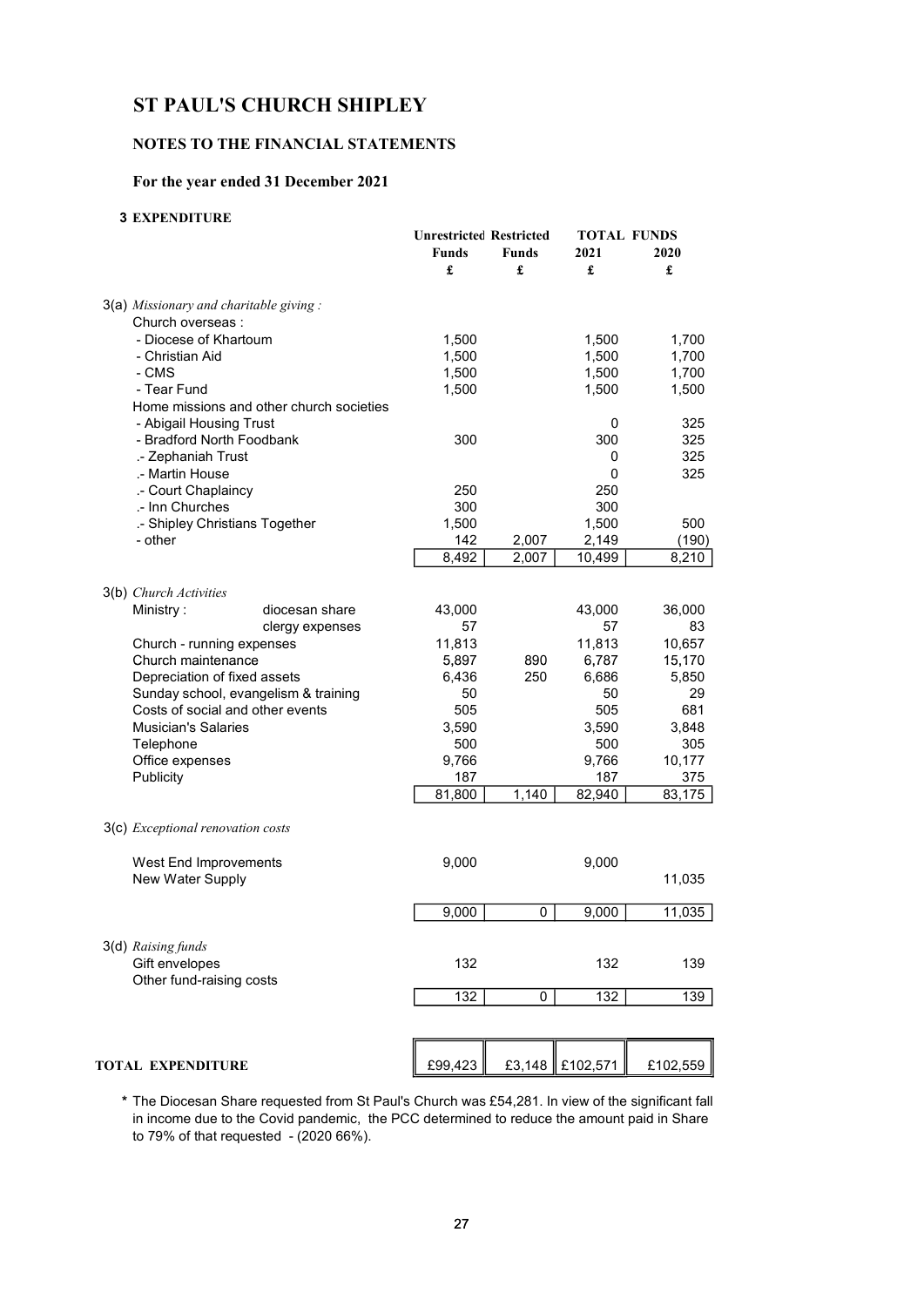## NOTES TO THE FINANCIAL STATEMENTS

## 4 STATEMENT OF FINANCIAL ACTIVITIES - Analysis of 2020 figures

|                                                               | <b>Note</b> | Funds<br>£ | <b>Funds</b><br>£ | <b>Unrestricted Restricted TOTAL FUNDS</b><br>2020<br>£ |
|---------------------------------------------------------------|-------------|------------|-------------------|---------------------------------------------------------|
| <b>INCOME AND ENDOWMENTS</b>                                  |             |            |                   |                                                         |
| Voluntary income                                              | 2(a)        | 74,963     | 1,408             | 76,371                                                  |
| Activities for generating funds                               | 2(b)        | 10,846     |                   | 10,846                                                  |
| Income from investments                                       | 2(c)        | 10         |                   | 10                                                      |
| Church activities                                             | 2(d)        | 2,579      |                   | 2,579                                                   |
| Grants in support of mission                                  | 2(e)        | 2,233      | 2,174             | 4,407                                                   |
| <b>TOTAL INCOME</b>                                           |             | 90,631     | 3,582             | 94,213                                                  |
| <b>EXPENDITURE</b>                                            |             |            |                   |                                                         |
| Mission and charitable giving                                 | 3(a)        | 8,130      | 80                | 8,210                                                   |
| Church activities                                             | 3(b)        | 76,055     | 7,120             | 83,175                                                  |
| Exceptional renovation costs                                  | 3(c)        | 11,035     |                   | 11,035                                                  |
| Raising funds                                                 | 3(d)        | 139        |                   | 139                                                     |
| <b>TOTAL EXPENDITURE</b>                                      |             | 95,359     | 7,200             | 102,559                                                 |
| <b>NET INCOME</b>                                             |             | (4, 728)   | (3,619)           | (8, 347)                                                |
| <b>Transfers of Funds</b>                                     |             | 0          | $\Omega$          | 0                                                       |
| <b>NET MOVEMENT IN FUNDS</b>                                  |             | (4, 728)   | (3,619)           | (8, 347)                                                |
| BALANCES AT 1 JANUARY 2020                                    | 1           | 58,389     | 14,737            | 73,126                                                  |
| <b>BALANCES CARRIED FORWARD</b><br><b>AT 31 DECEMBER 2020</b> |             | 53,661     | 11,118            | 64,779                                                  |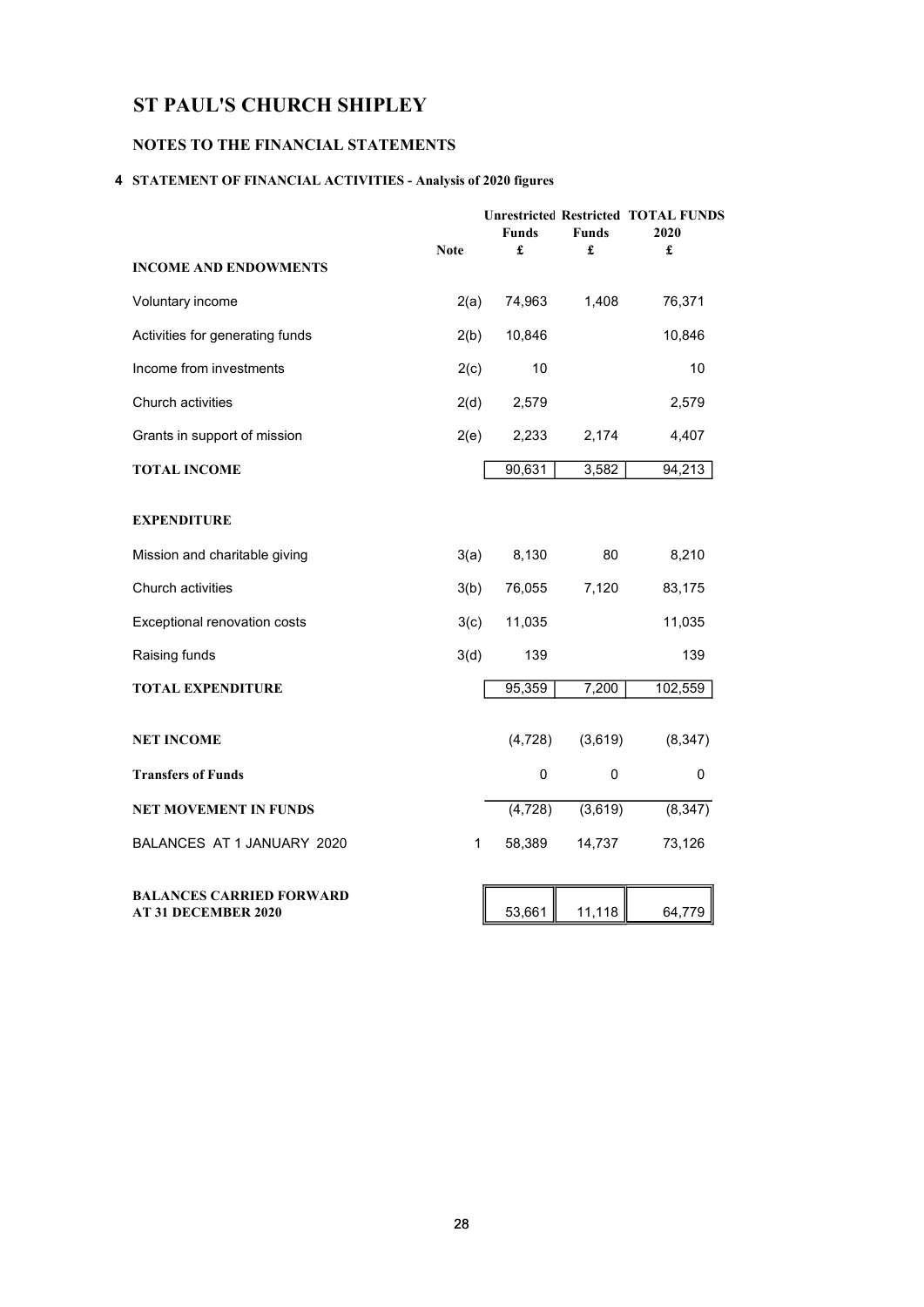### NOTES TO THE FINANCIAL STATEMENTS For the year ended 31 December 2021

#### 5 STAFF COSTS

Wages and salaries costs in total amounted to £13,384 (2020 - £14,829) in respect of four employees; two clergy members received reimbursement of travel expenses totalling £50 (2020 - £83). In addition, Matt Stoney, former Churchwarden and member of the PCC, received remuneration for work on the Hirst Wood Burial Ground of £1,380 (2020 - £1,170). No employee earned in excess of £60,000 in the year.

### 6 FIXED ASSETS FOR USE BY THE PCC

|                                       | 2021  | cumulative |
|---------------------------------------|-------|------------|
| Cost of Boilers replaced in 2015      |       | 16,202     |
| Cost of kitchen boiler 2017           |       | 2.260      |
| Cost of photocopier 2018              |       | 1,140      |
| Cost of Audio/Visual system 2019      |       | 20,000     |
| Cost of Live-Streaming equipment 2021 |       | 5,574      |
|                                       |       | 45,176     |
| less Depreciation charged in the year | 6.436 | 36,002     |
| Net book value at 31 December 2021    |       | 9.17       |

### 7 ANALYSIS OF NET ASSETS BY FUND

|                            | <b>Unrestricted Restricted</b> |              |         | <b>TOTAL FUNDS</b> |  |  |
|----------------------------|--------------------------------|--------------|---------|--------------------|--|--|
|                            | Funds                          | <b>Funds</b> | 2021    |                    |  |  |
|                            | £                              | £            | £       |                    |  |  |
| Fixed assets               | 8,424                          | 750          | 9,174   |                    |  |  |
| Current assets             | 43,493                         | 10,965       | 54,458  |                    |  |  |
| <b>Current liabilities</b> | (7,204)                        |              | (7,204) |                    |  |  |
| Fund balance               | 44,713                         | 11,715       | 56,428  |                    |  |  |
| <b>8 DEBTORS</b>           |                                | 2021         |         | 2020               |  |  |
|                            |                                | £            |         | £                  |  |  |
| Income tax recoverable     |                                | 14,423       |         | 3,938              |  |  |
| Prepayments                |                                | O            |         |                    |  |  |
| Grants receivable          |                                | 250          |         | 4,501              |  |  |
| Other debtors              |                                | 959          |         | 429                |  |  |
|                            |                                | 15,632       |         | 8,868              |  |  |

#### 9 LIABILITIES : AMOUNTS FALLING DUE WITHIN ONE YEAR

| Accruals                         | 1.470 | 695   |
|----------------------------------|-------|-------|
| Creditors for goods and services | 2.416 | 25    |
| Other creditors                  | 3.318 | 4.368 |
|                                  | ?04   | 5,088 |

No provision has been made for future maintenance of the church buildings. TheQuinquennial inspection carried out during 2019 identified a number of issues which it is planned to include in future phases of the roofing project when funds permit. Possible total costs are in excess of £250,000 for which sources of Grant funding are currently being explored.

### 10 CAPITAL COMMITMENTS

At 31st December 2021 the PCC had contracted for alterations to the East End of Church, including uncovering and restoring the East Window and moving the High Altar, at a cost of £11,300. This expenditure is to come from the Designated Legacy Fund.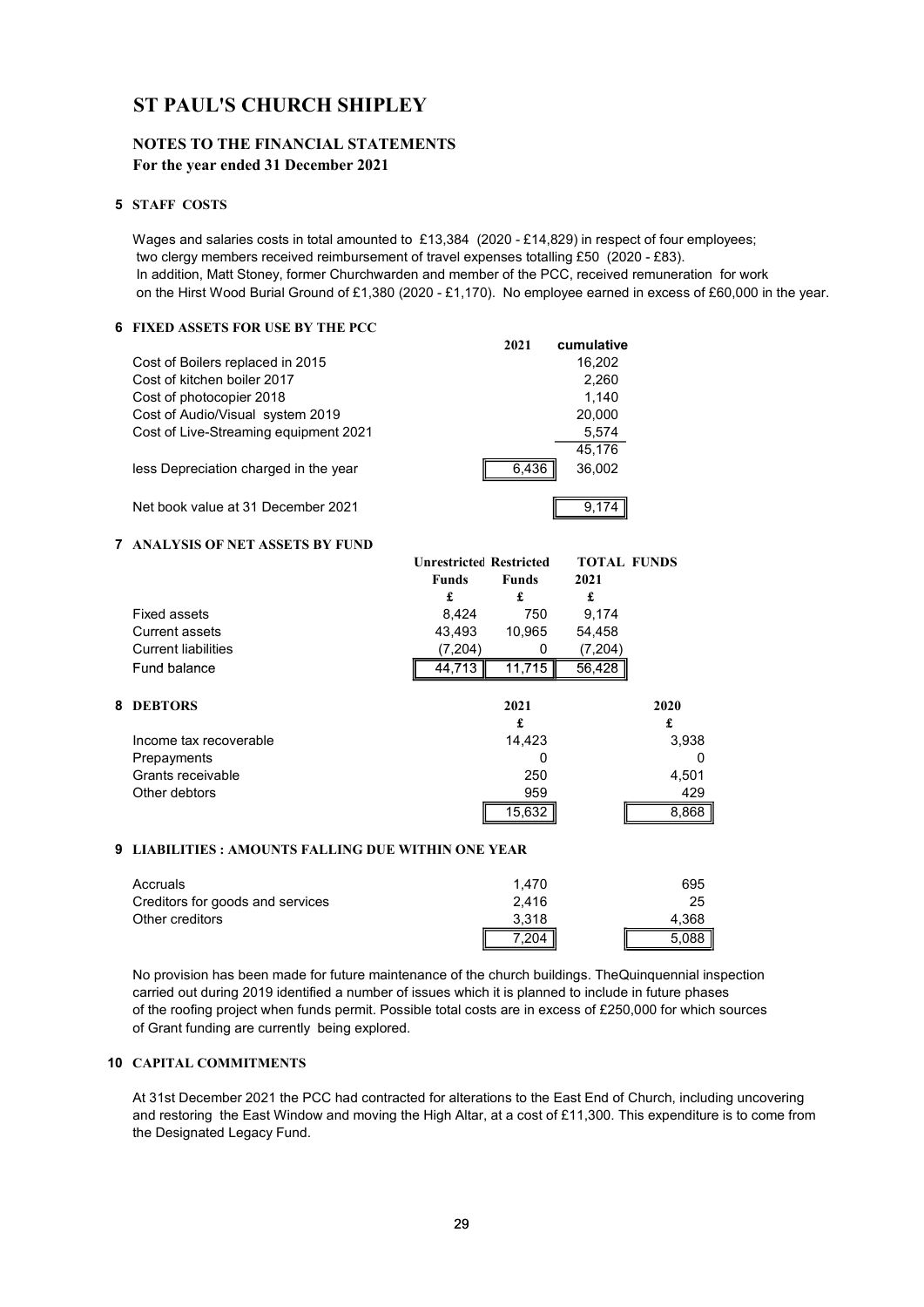### NOTES TO THE FINANCIAL STATEMENTS For the year ended 31 December 2021

### 11 DESIGNATED (LEGACY) FUND

In 2017 the PCC received a magnificent Legacy of £58,000 from the Estate of Miss Briggs, which, though not in any way restricted by her will, it determined to keep for future major projects.

In 2019 we installed a new Audio-Visual system using these funds, and in 2021 extended it to provide Live-Streaming of services during the pandemic restrictions on attendance. In 2021 we also used part of these monies to make significant improvements to the West End, including new outer doors. At the end of 2020 the PCC had reluctantly agreed to release £10,000 of these Designated funds, in view of the challenging prospects for the Parish at that time, in order to pay a significantly higher proportion of our Diocesan Share.

However, during 2021 we received a further legacy, from the estate of former Churchwarden Alison Cockburn, in the sum of £5,000, again not restricted, which the PCC agreed to add to the Designated funds.

| In Summary (movements in 2021):               |          |
|-----------------------------------------------|----------|
|                                               | £        |
| Balance of Funds at 1st January               | 48,681   |
| Transfer to General funds                     | (10,000) |
| Legacy (Cockburn)                             | 5,000    |
| Depreciation on A/V and Live-Stream equipment | (6, 150) |
| West End Improvements                         | (9,000)  |
| Balance of Funds at 31st December 2021        | 28,531   |

### 12 FUND DETAILS

| The movement of restricted funds during 2021 and their purpose is: | <b>Balance at</b><br>31 December |                    |         |           |           |
|--------------------------------------------------------------------|----------------------------------|--------------------|---------|-----------|-----------|
|                                                                    |                                  | Balance receivable | payable | transfers | 2021      |
| Special collections                                                | 317                              | 2.018              | 2.007   |           | 328       |
| Organ Fund                                                         | 253                              |                    |         |           | 253       |
| <b>Refurbishment Fund</b>                                          | 6.480                            | 1.676              | 609     |           | 7,547     |
| Audio/Visual System                                                | 1,569                            |                    | 250     |           | 1,319     |
| Other                                                              | 2,501                            | 50                 | 282     |           | 2,269     |
|                                                                    | 11,119                           | 3.744              | 3.148   |           | 11.715 II |